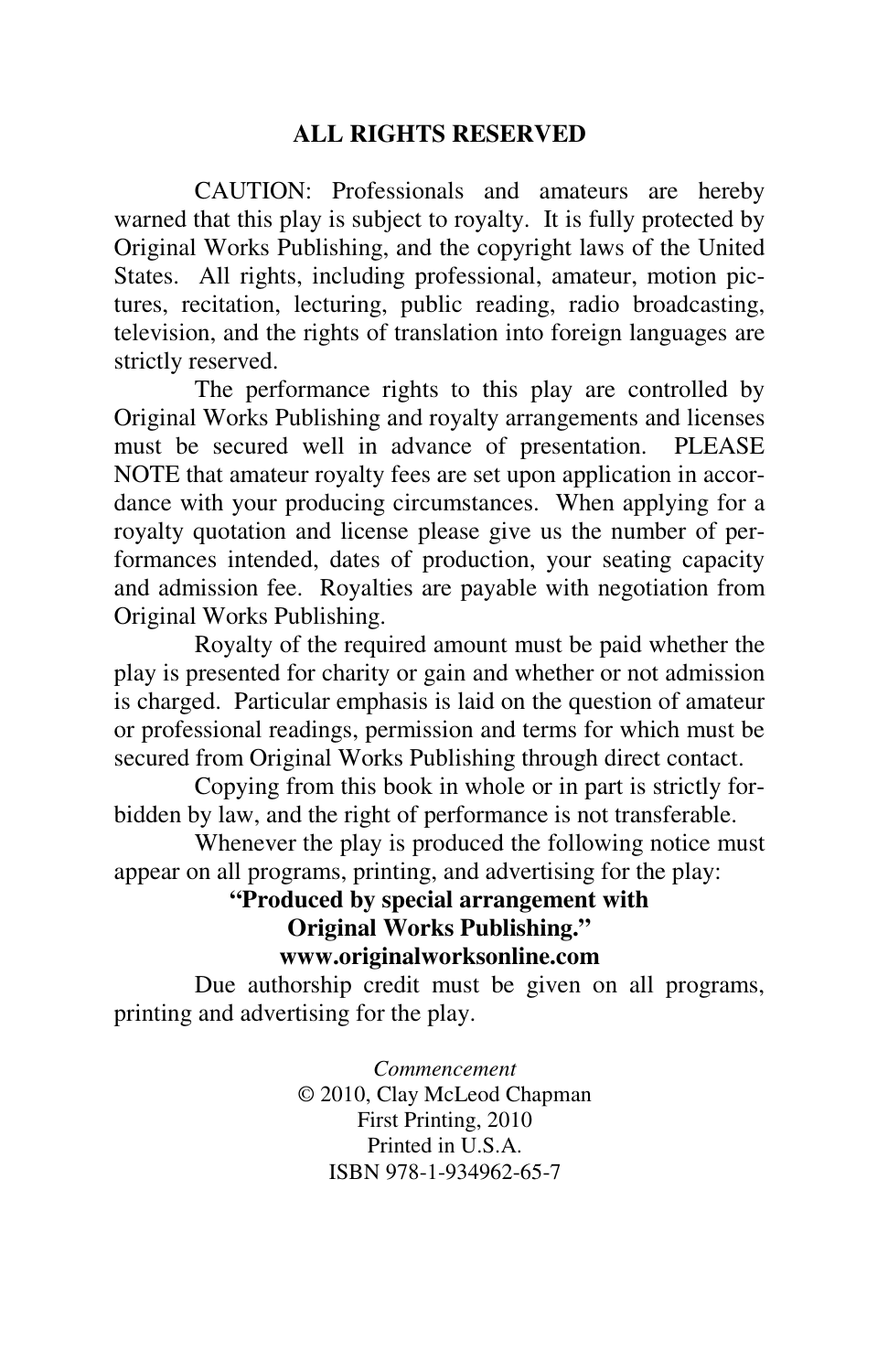### *Also Available From Original Works Publishing*

### **EIGHT by Ella Hickson**

Genre: Drama Cast Size of 8

*EIGHT* swept the board at the biggest arts festival in the world, the Edinburgh Festival, in 2008. An underground hit propagated by sensational word-of-mouth, it went on to win a coveted Scotsman Fringe First Award, the NSDF Emerging Artists Award and the Carol Tambor 'Best of Edinburgh' Award, awarded to only one show across the thousands of productions at the festival.

Introducing eight beguiling oddballs, struggling to define what it is to be normal amidst the dissolution of social, moral, sexual and cultural boundaries in The Naughties. From high-class hookers to those who make friends in morgues, to single mothers and bereaved gallery owners, Eight gives all of these otherwise neglected characters center-stage, including the moving, politically punchy portrait of a man who has lost everything except his memories of the 7/7 London bombings (*"One of the finest pieces of writing I've yet heard about the aftermath of that terrible day"* – Joyce McMillan, The Scotsman).

### **Katrina's Path**

### **by Rob Florence**

 Genre: Drama 5 Males, 2 Females

 In a series of interconnected monologues, seven New Orleanians relay and relive their epic journeys through Hurricane Katrina. These characters experience as much humanity, inspiration, and even humor as they do trauma and horror from within America's worst natural / manmade disaster.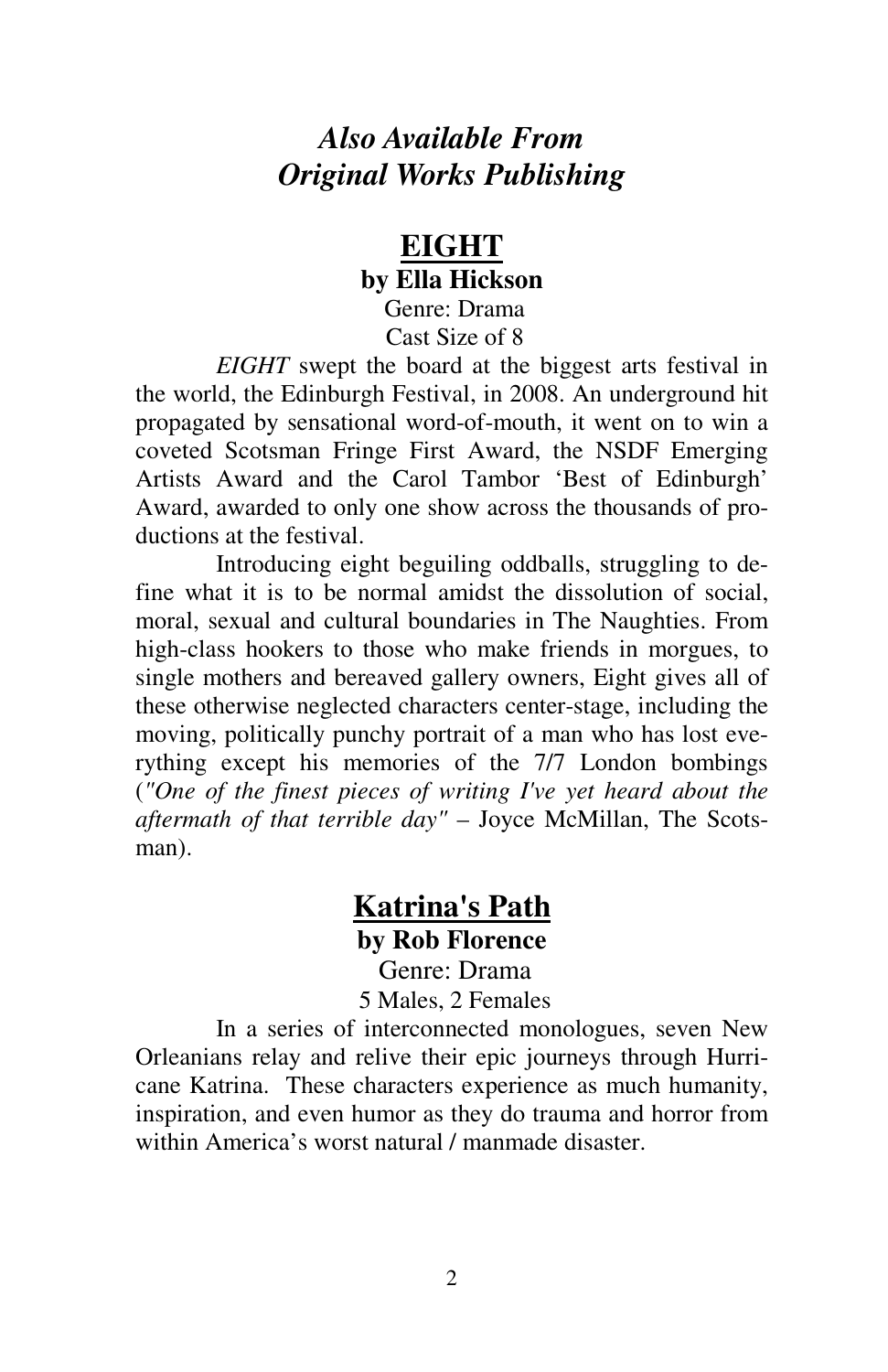# **commencement**

**written by Clay McLeod Chapman**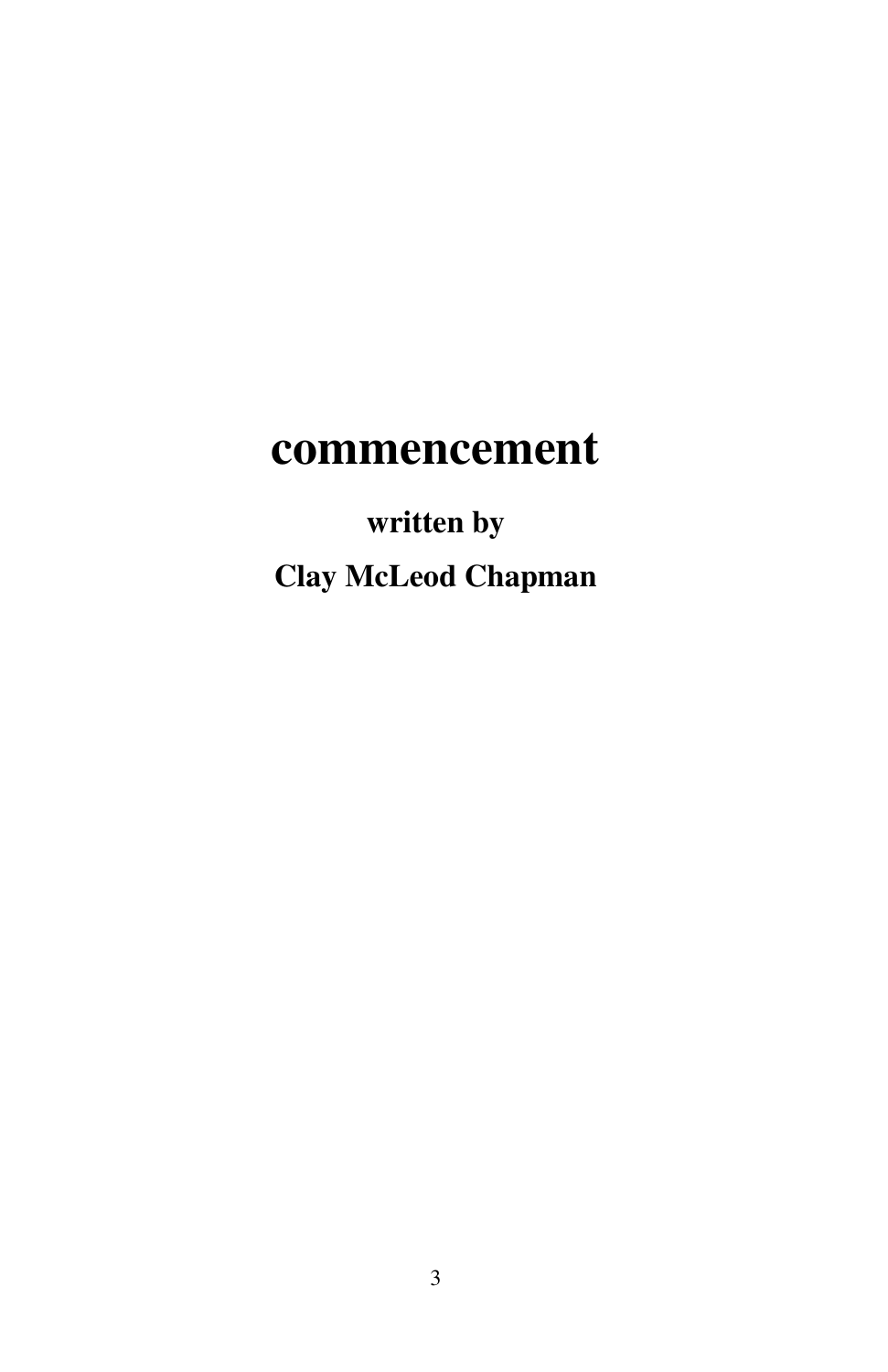*for Hanna Cheek*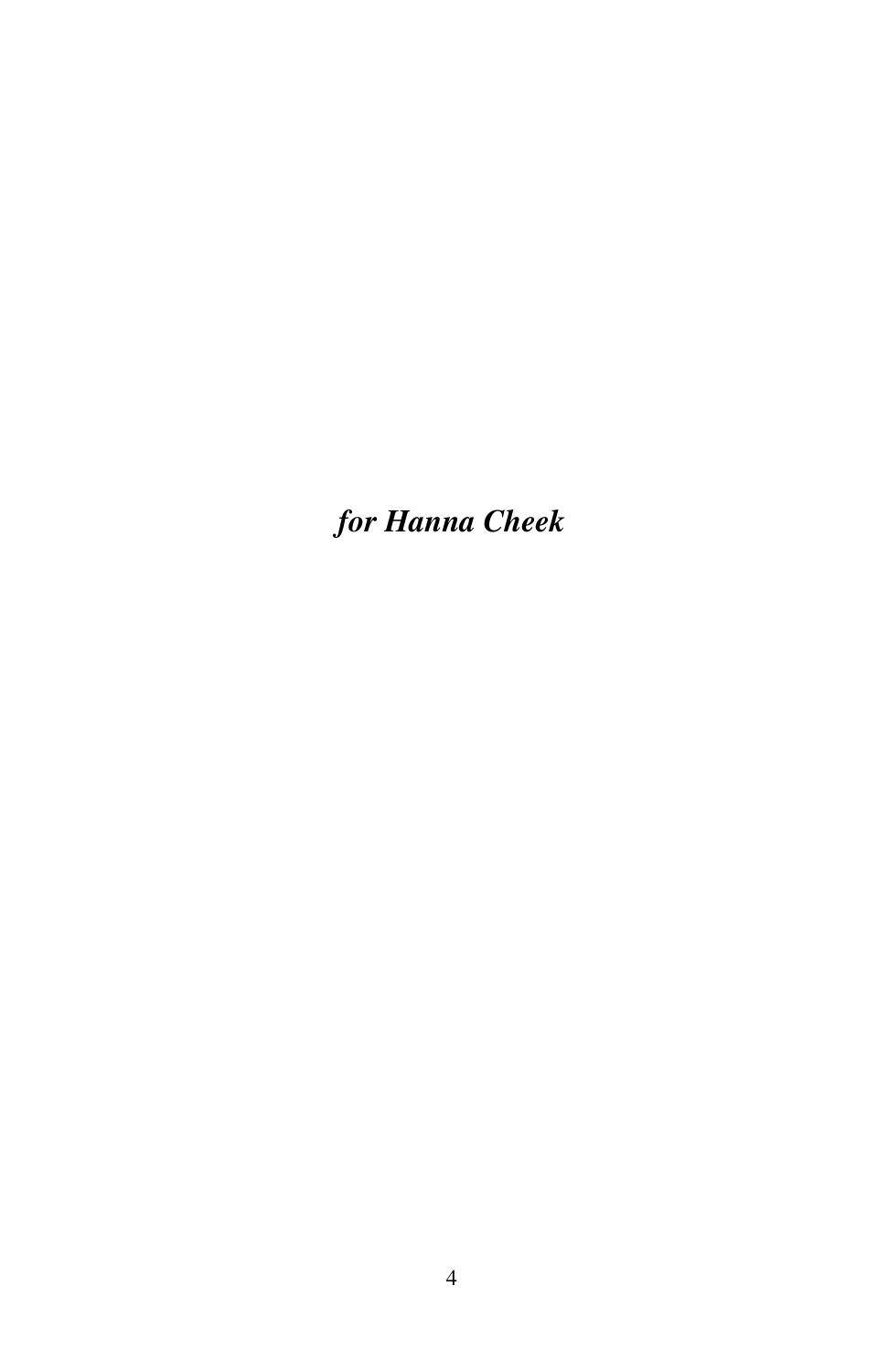*Commencement* was originally commissioned in 2009 by Company of Fools (Denise Simone and John Glenn, Core Company Artists) in Hailey, Idaho.

Special thanks to Denise Simone and John Glenn at Company of Fools, Erez Ziv and Heidi Grumelot at Horse Trade, Melissa Rindell, Emily Owens, Shelley Miles, Barbara Clark at The Barbara Clark Agency and Indrani Sen.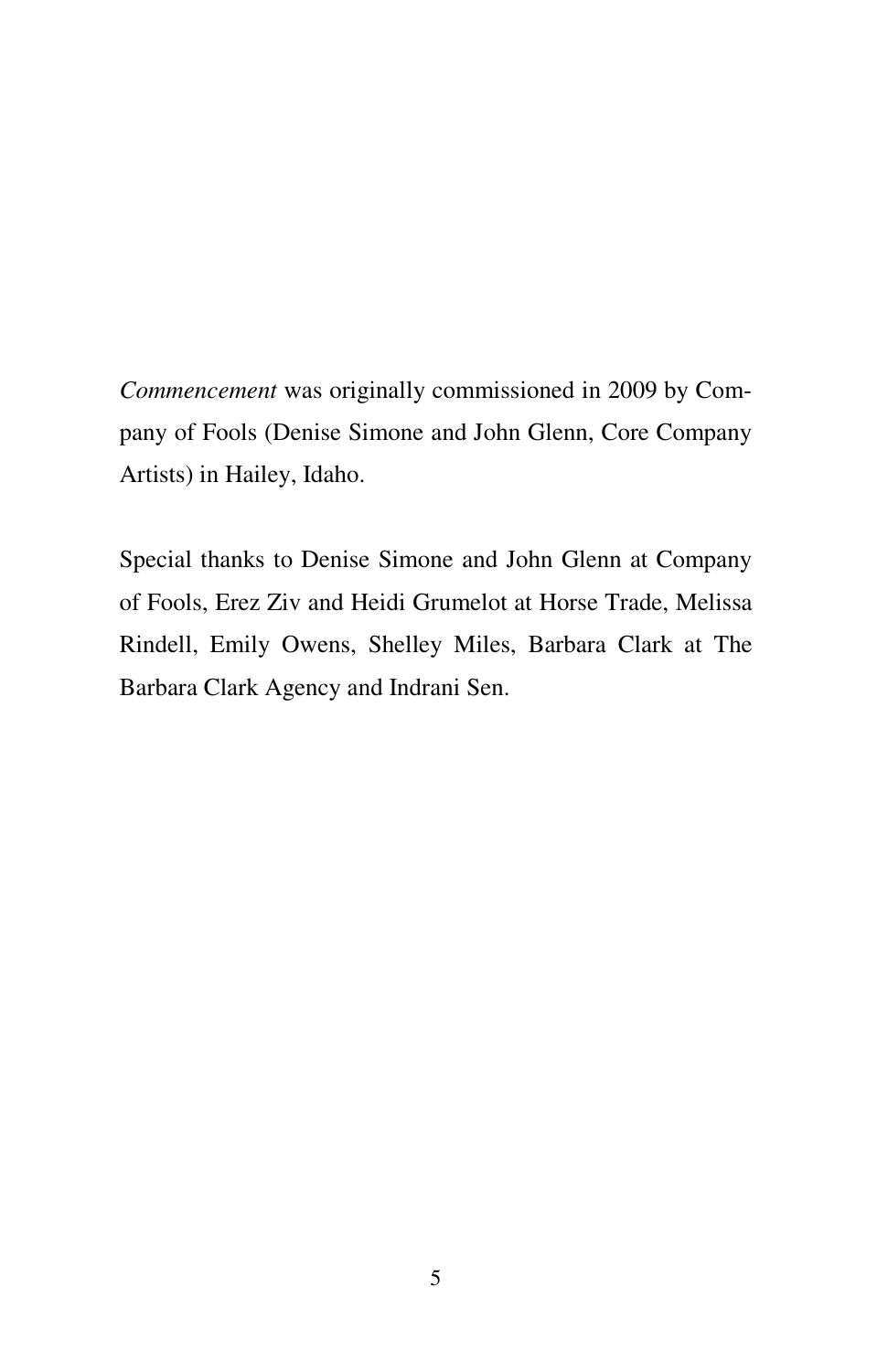**Cast breakdown:** One performer, female – three characters Part I – *staph infection:* Sarah Havermeyer (age 41) Part II – *early release:* Julie Keady (age 17) Part III – *keynote speaker:* Mary Keady (age 42)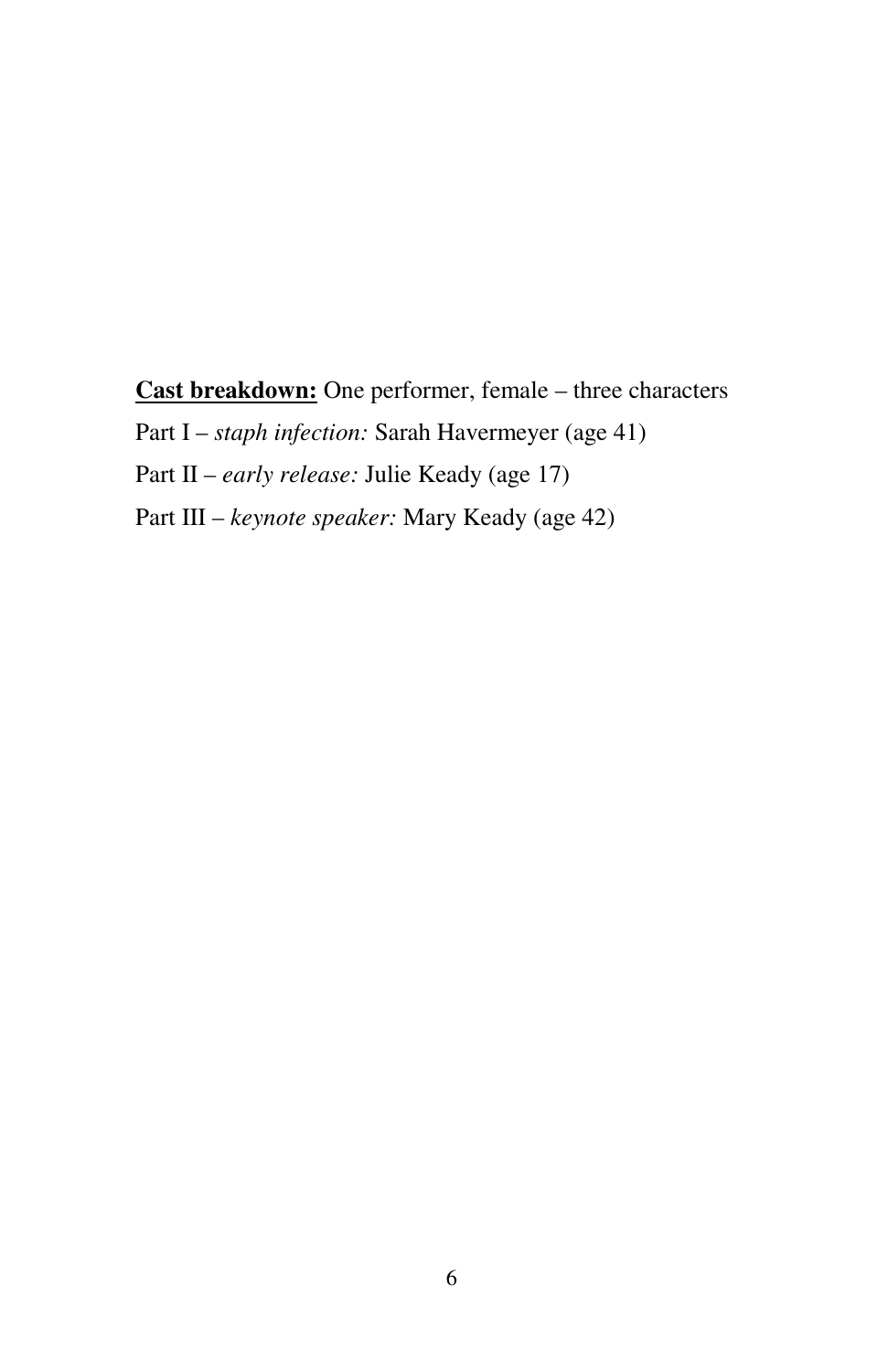#### **AUTHOR'S NOTE:**

Though there are three female characters in *Commencement*, it is strongly encouraged that all be played by the same performer. The desired effect is to present that alchemical moment within the third segment (*keynote speaker*) where each woman's story finally interconnects during the delivery of Julie Keady's graduation speech. This intersection is performative – where our actress must shift from one character to the next with a certain fluidity, gradually transitioning from Sarah Havermeyer reading Julie's speech to Julie herself. Though it is Sarah who is reading the speech – for Mary Keady, Sarah's voice slips away and is replaced by Julie's, hearing her daughter through her own words. In this respect, Julie is able to deliver her speech as if it were her graduation day.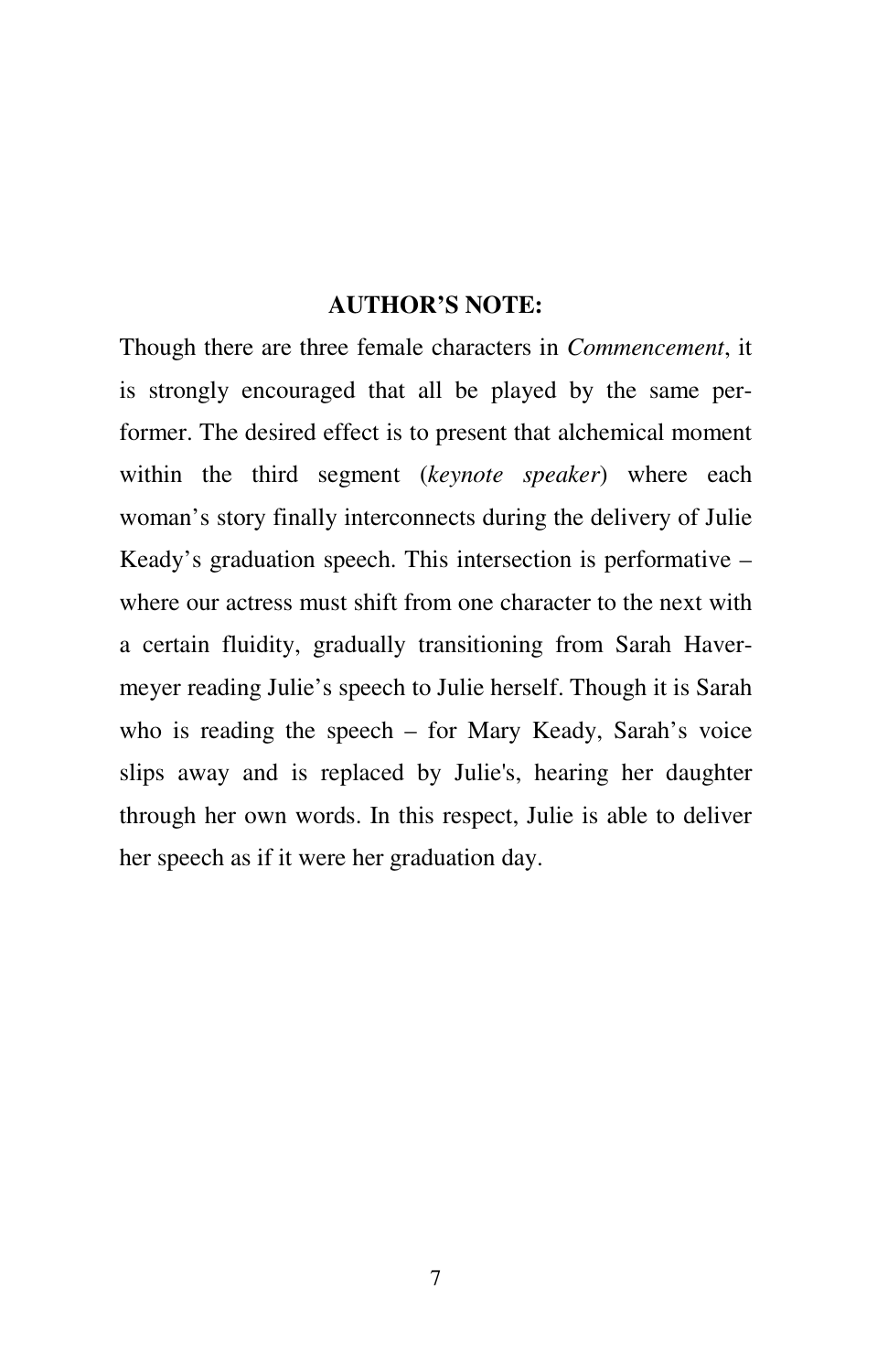## **part one:** *staph infection* **Sarah Havermeyer,** *forty-one*

 They gave me my own waiting room. Hid me in the pediatric wing, far away from the other families. It's much quieter at this end of the hospital. Less hectic here. Less parents, less press. Spent the last hour simply listening to the hum of fluorescents over my head.

 Went over to the window on a whim once, lured in by the camera flashes. The parking lot's all gone now. It's suddenly engulfed in a forest of transmission antennas, budding up from the roofs of these news vans. The network call letters look like initials of young couples carved into the bark of each tree. *KBCW-TV plus WGBO-4. WDBJ-7 hearts WSLS-10 4-eva*…

 When Mitchell was much younger, he and handful of kids from the neighborhood all went out into the woods behind our houses to play a game of hide-and-seek. When it was Mitchell's turn to be *it*, he leaned his head against his own tree just as everyone else had before him. Closed his eyes and counted to a hundred. By the time he turned back around, he found himself facing the woods all alone. *Ready or not, here I come* – echoing through the trees. But what Mitchell didn't realize – and why would he, really – was that everybody else had already run home by then. Didn't stop him from playing, though. Peeking behind each tree. Searching for his friends.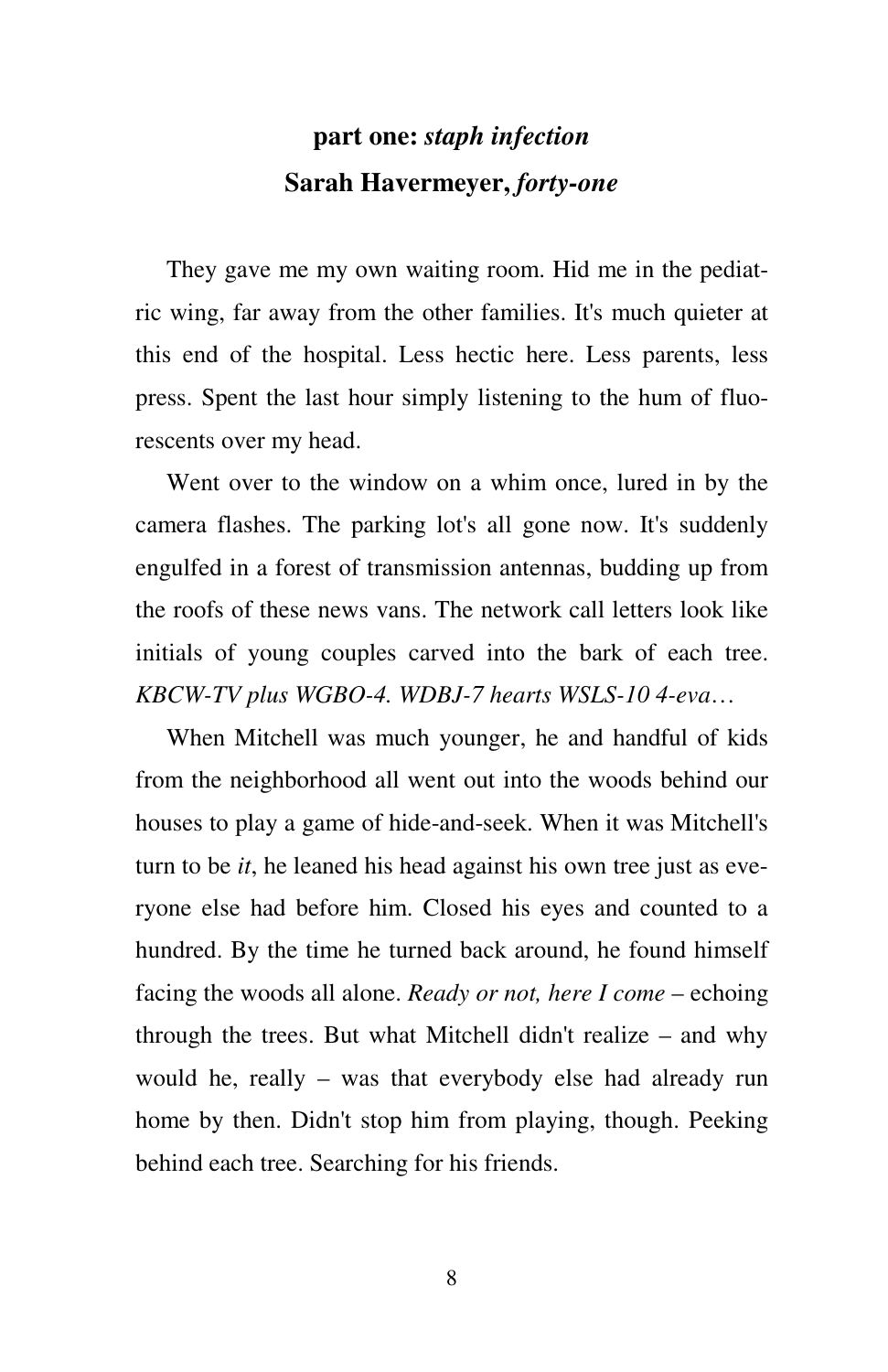An hour went by before I was on the phone with the neighbors, asking if they knew where Mitchell was. But none of their kids would say, shrugging their shoulders. When there weren't any parents left to call, I took to the woods myself. Flashlight in hand. Finally found him leaning against a tree, huddled into himself. *Shivering*. Poor thing caught pneumonia that night. Had to take him to the hospital, waiting in this same room.

 *Want to tell me what happened?* 

 *No.* 

 *We can keep it between you and me, if you'd like. Promise I won't tell.* 

 *I don't want to talk about it.* 

 There are never any magazines here. Nothing but coloring books flung across the floor. Crayons scattered all around, like shell casings discharged from a rifle. Every color of the rainbow falling to the floor, round after round after round...

 Not that I feel like reading right now. Simply had that reflex to flip through something. Get my mind off things. Picked up a coloring book without even realizing what it was at first, skimming the pictures just to pass the time. Glancing at all the empty animals, empty cartoon characters. Page after page. Their blank bodies filled in with scribbles, crayon spread everywhere. No consideration for coloring in the lines, whatsoever. You'd think they'd all been shot, every animal hemorrhaging Crayola across the page. Their splatter pattern in *Razzle Dazzle Rose* or *Tickle Me Pink*.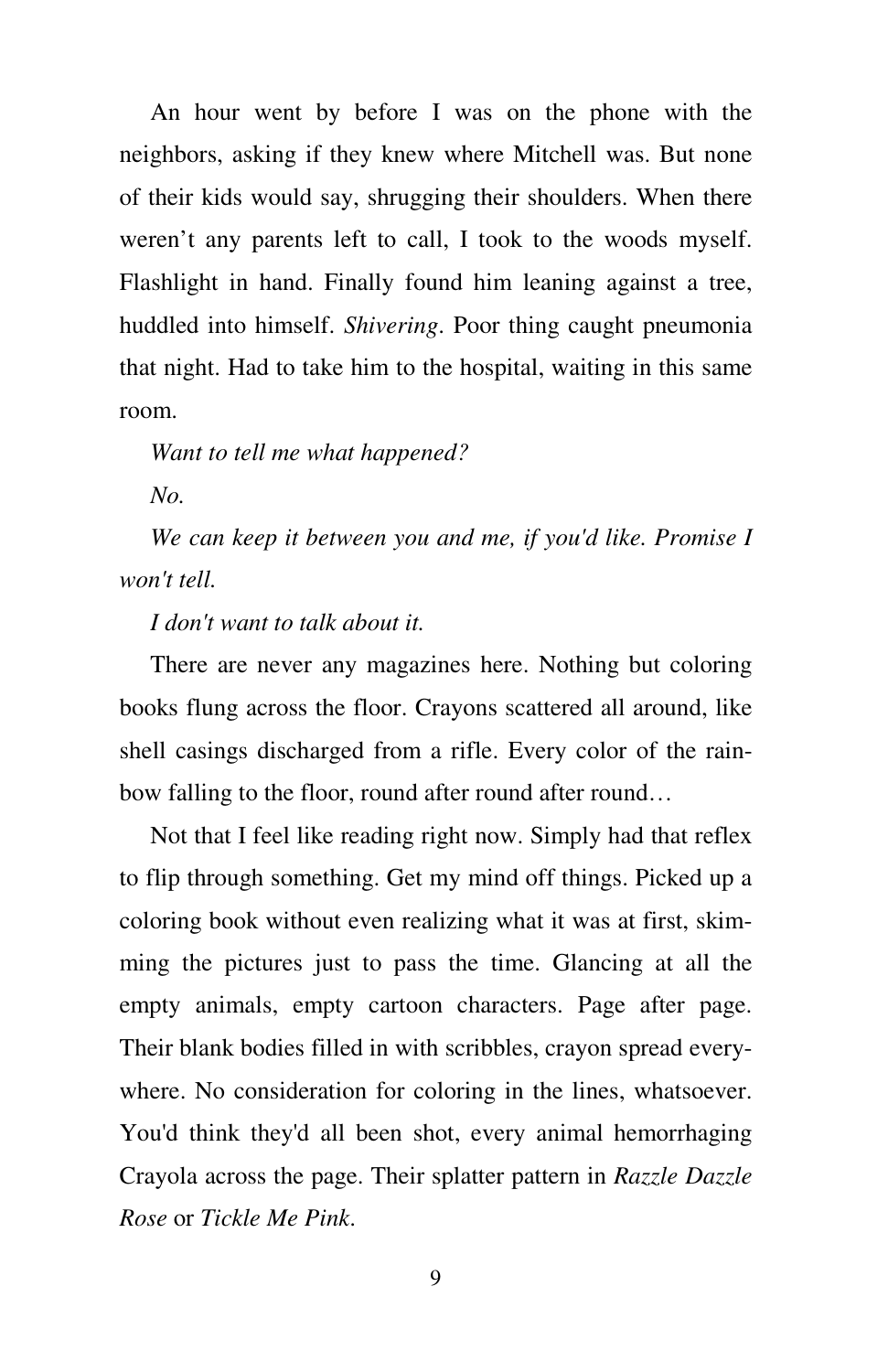The amount of times I've sat here over the years, waiting amongst all the other mothers – I've lost count by now. They blend together after a while. All the check-ups. The mumps. Flu shots. Chicken pox. Not to mention ear infections. A tonsillectomy. A sprained wrist. The list just goes on and on...

It's a wonder my son even reached high school.

How any of our children made it this far.

 Not that the news is saying anything. Not until the police notify the next of kin. The reporters have been recycling the same information for hours now, the live coverage sounding stale already.

No names yet. Just numbers.

 Last time I had to wait this long, it was because Mitchell had swallowed something he shouldn't have. *Marbles*. Started complaining about his tummy aching at the dinner table, refusing to finish his macaroni – so the very next day, I brought him in for an X-ray. And sure enough, there they were – a constellation of bright white contrasting against that ghastly black of his stomach. The negative image of a half dozen glass pellets settled into his belly. A grape cluster tethered together in pale veins.

 Benjamin Pendleton had put him up to it. Said he'd be his *best friend* if he swallowed the whole set, all ten marbles. And to think that Mitchell had almost made it, more than halfway there – determined to earn Benjamin Pendleton's approval, to win this position as his pal, *bestest friends*, only giving up once his throat constricted itself, his own esophagus refusing to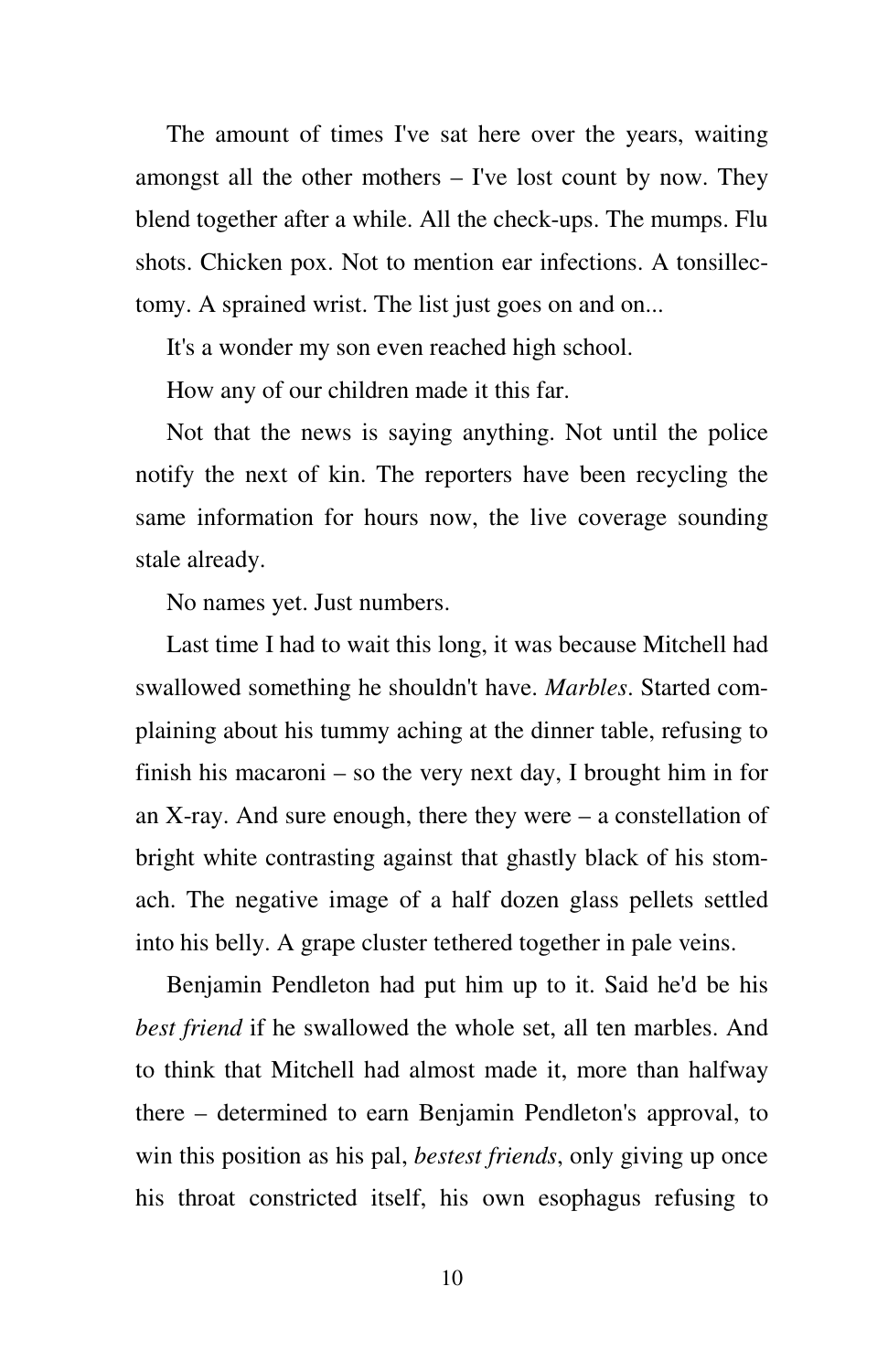swallow anymore, no matter how hard he tried, no matter how hard he forced himself to eat one more, *just one more*, begging with his own throat to let him ingest just one last marble before stumbling back home, sick to his stomach.

To *prove* his worth. As a *friend* to Benjamin.

 *Want to tell me who put you up to this?* 

 *No.* 

 *Mitchell – you're only hurting yourself by not saying anything.* 

 *I don't want to talk about it.*

 The police have been ushering all the parents in through the rear entrance of the hospital, away from the camera crews. The second I saw Wendy Pendleton in the hallway, barely able to even stand on her own two feet – I knew why she was here. Recognized her right away, even though we hadn't spoken to each other in ages. Not since our sons were in the third grade together.

 Her eyes had glazed over. Nothing but a pair of marbles settled into each socket, flickering under the fluorescents. Felt like I was staring at a teddy bear. Not some mother who'd just identified her son.

 They've placed a police officer right outside my door. *For my protection,* they say. They're worried some wandering father might find me here, hiding amongst the stuffed animals. The jigsaw puzzles. The coloring books with the mottled corners, their pages sticking together from all the constant gnawing.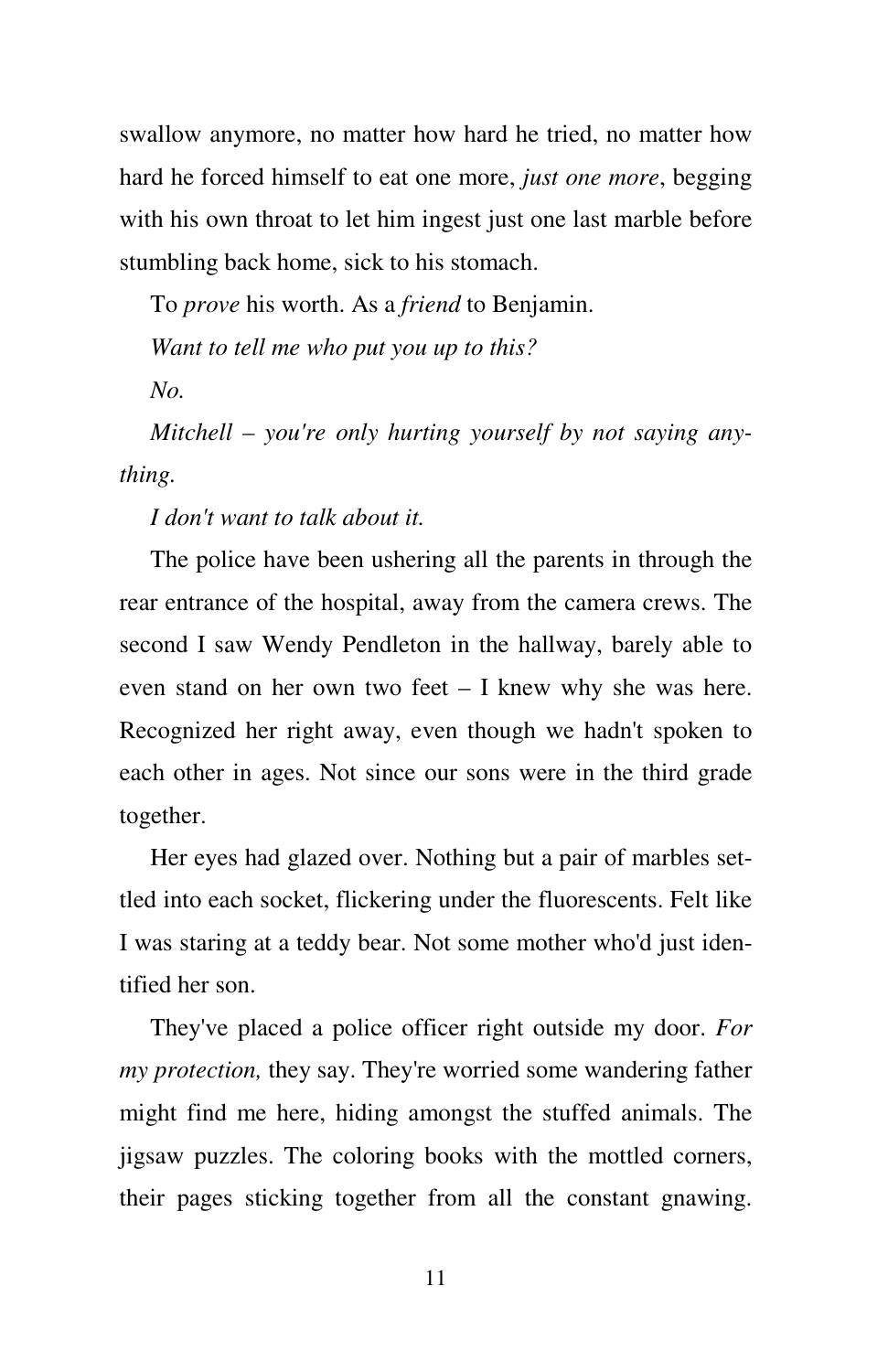## **part two:** *early release* **Julie Keady,** *seventeen*

 Give me a name. Any name. Pick any student from this school and I bet you I can list off all the books they've ever checked out without even needing to use the computer.

 It's a talent I have. Got a lot of time on my hands here. Besides – it's more fun to flip to the back of the book, to the index card holstered along the cover. All the students who've ever checked it out are right there – a winding column of names in different colored inks, different handwriting. Dates winding backwards. Some so far back, well before I had ever set foot into this school – the names don't even sound real anymore.

Like ghosts.

 Mitchell's name pops up in a lot of library books. More than most students here. Sometimes his name is the only one listed, written five times on top of each other. Ten times. Filling up the whole card. *Do Androids Dream of Electric Sheep?* October 15th to November 2nd. *Slaughterhouse-Five.* January 10th to the 23rd. *A Clockwork Orange.* February 13th to March 6th.

 *One Flew Over The Cuckoos Nest.* Page 86. In the margins, in different colors of ink, you can read:

 *So – what'd you think? What? The book. Did you like it? The movie was better.*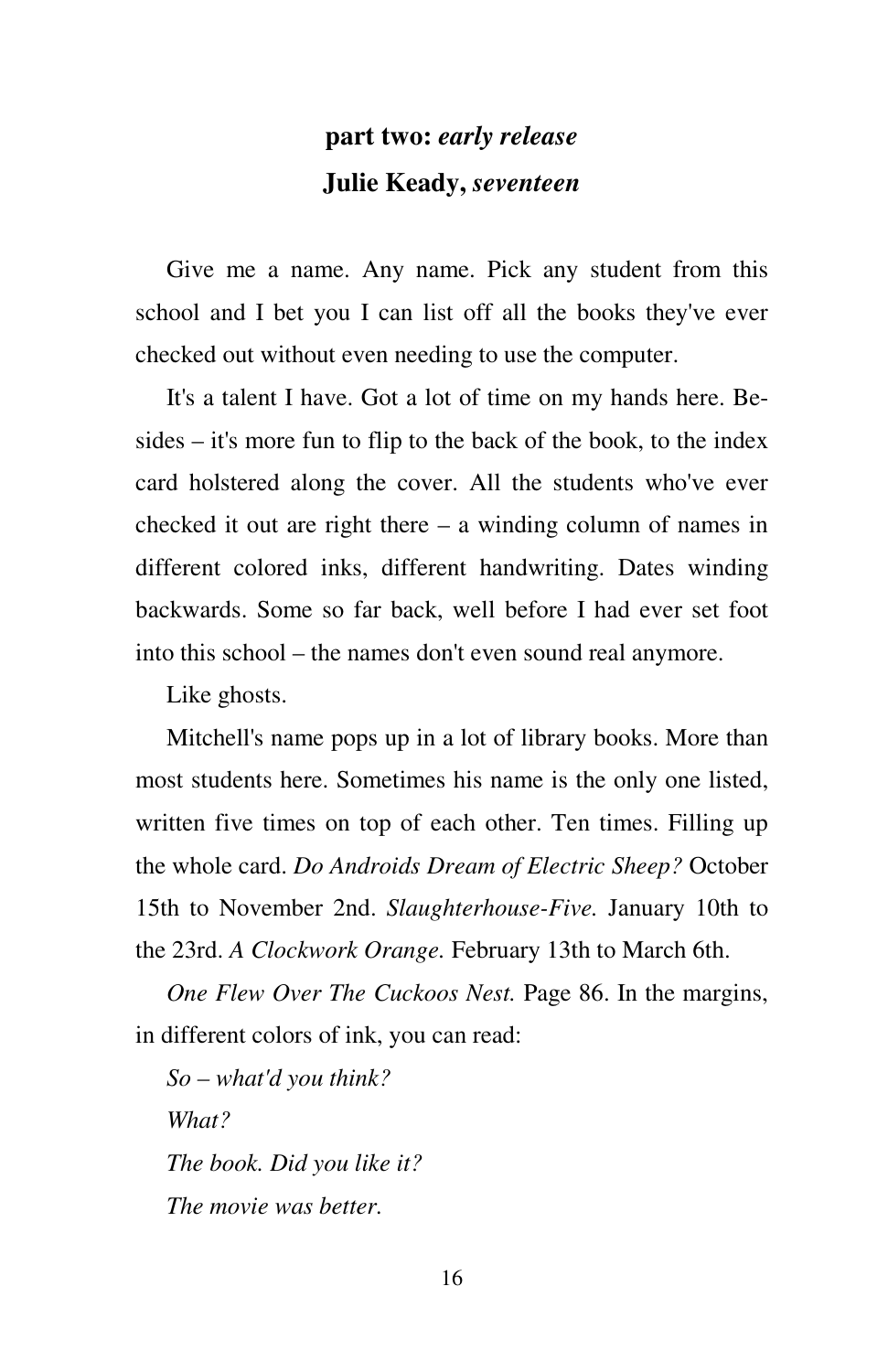*You should totally check out Animal Farm. It's about communism – but with pigs.*

 I started eating lunch in the library as early as my freshman year. Spent my study halls there already, shelving books for extra credit. I'd always been a bookworm at heart, no matter what my friends said. They'd tease me about it all the time, but I was itching for Ivy League and needed my transcripts to prove it.

 One of my jobs here was to flip through the books. Find the vandalism. White-Out the dirty doodles. Erase all the explicit scribbles. That sort of thing.

 Mitchell would take notes. He circled words. Phrases were underlined. Particular passages were boxed in with pencil. Felt guilty for having to rub out his thoughts. I'd read over all his annotations before erasing them, seeing if I could figure out what he thought about the book. Whether or not he liked it.

 Nobody else checked out the books he did. Not in a long time.

 *Breakfast of Champions.* Page 45. In the margins, in different handwriting, you can read:

 *Since you've already departed from the required reading list, you should totally read Naked Lunch next.* 

### *What's that?*

 *William S. Burroughs. We're not allowed to carry it here – but I've got a copy at home, if you're interested. I could let you borrow it. I'll leave it on the third bookshelf, second aisle. Between Whitman and Wordsworth.*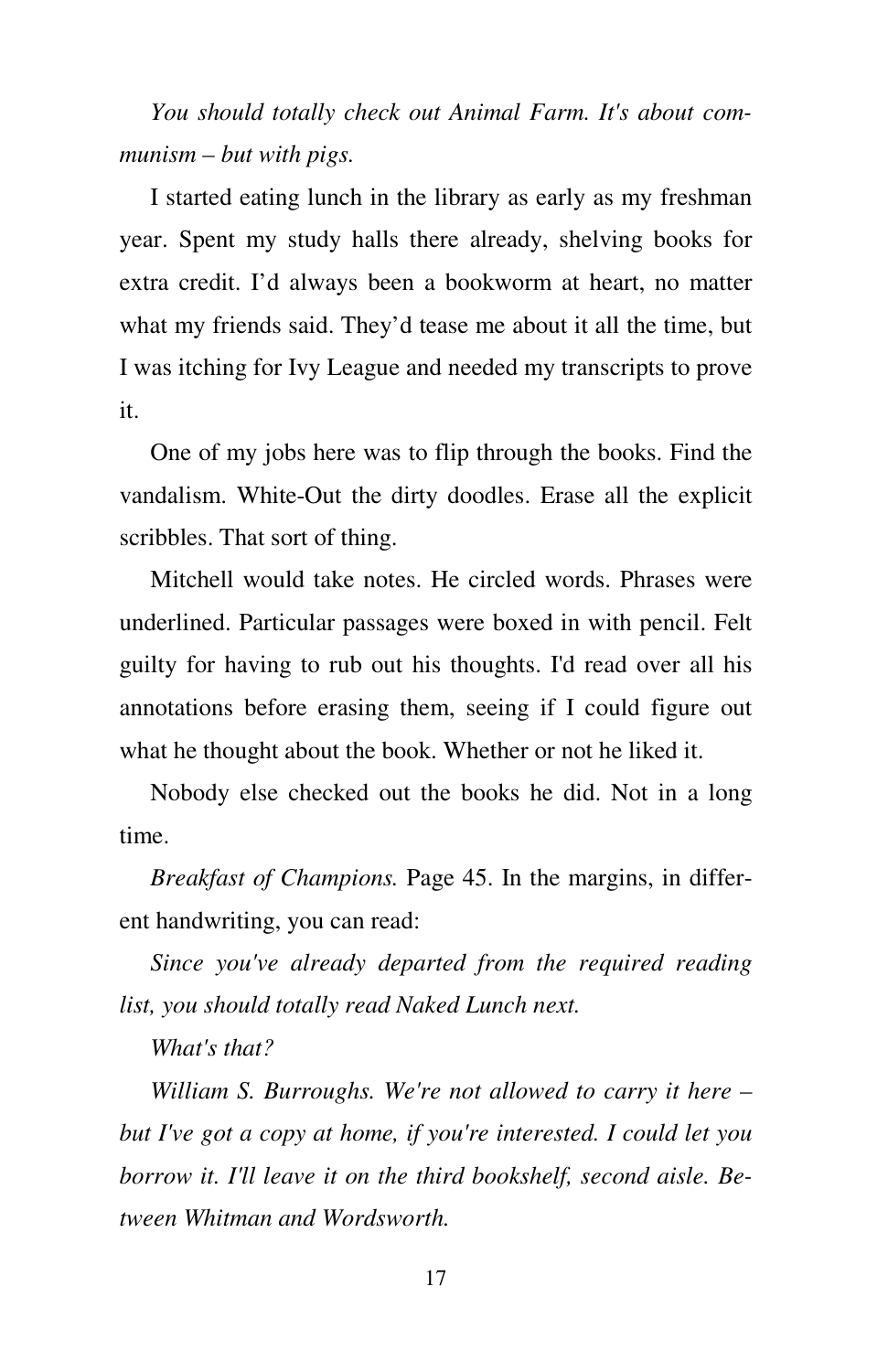#### *Whatever.*

 Students will say they each had a moment. An encounter with Mitchell that they never mentioned before. Never brought up. Not until now, when everyone's looking. At the time, they'll say, it didn't seem like such a big deal. But now – now – if they'd only told a teacher, maybe, just maybe, things would be different today. Maybe they could've stopped this all from happening. They want to say they saw the warning signs. They want to lay claim to've known all along. Truth is – none of them ever cared. Mitchell Havermeyer was a social ghost, haunting the hallways of this school long before he shot himself. Students will never let him go. He's all ours now. Our own boogeyman mascot.

 Mitchell would sit by himself in the library, always with some book open before him. His mom still packed his lunch. Always the same sandwich – PB/J. A Granny Smith and a Zip-Lock full of Oreos. Four Oreos. A can of soda with a napkin wrapped around it, soaking up the condensation so that it clung to the can. And on the napkin  $-$  a note from his mom, written in magic marker. The words were all blurred, the letters loosened by the wetness, ink bleeding into the napkin.

 *Brave New World.* Page 132. In the margins, half in cursive, the other half in print, you can read:

 *Have you read Lord of the Flies yet? Think you'd like it.* 

 *How do you know? You don't know anything about me.* 

 This was totally against library policy, I know. The librarians would've kicked me out if I'd gotten caught. But I had an idea.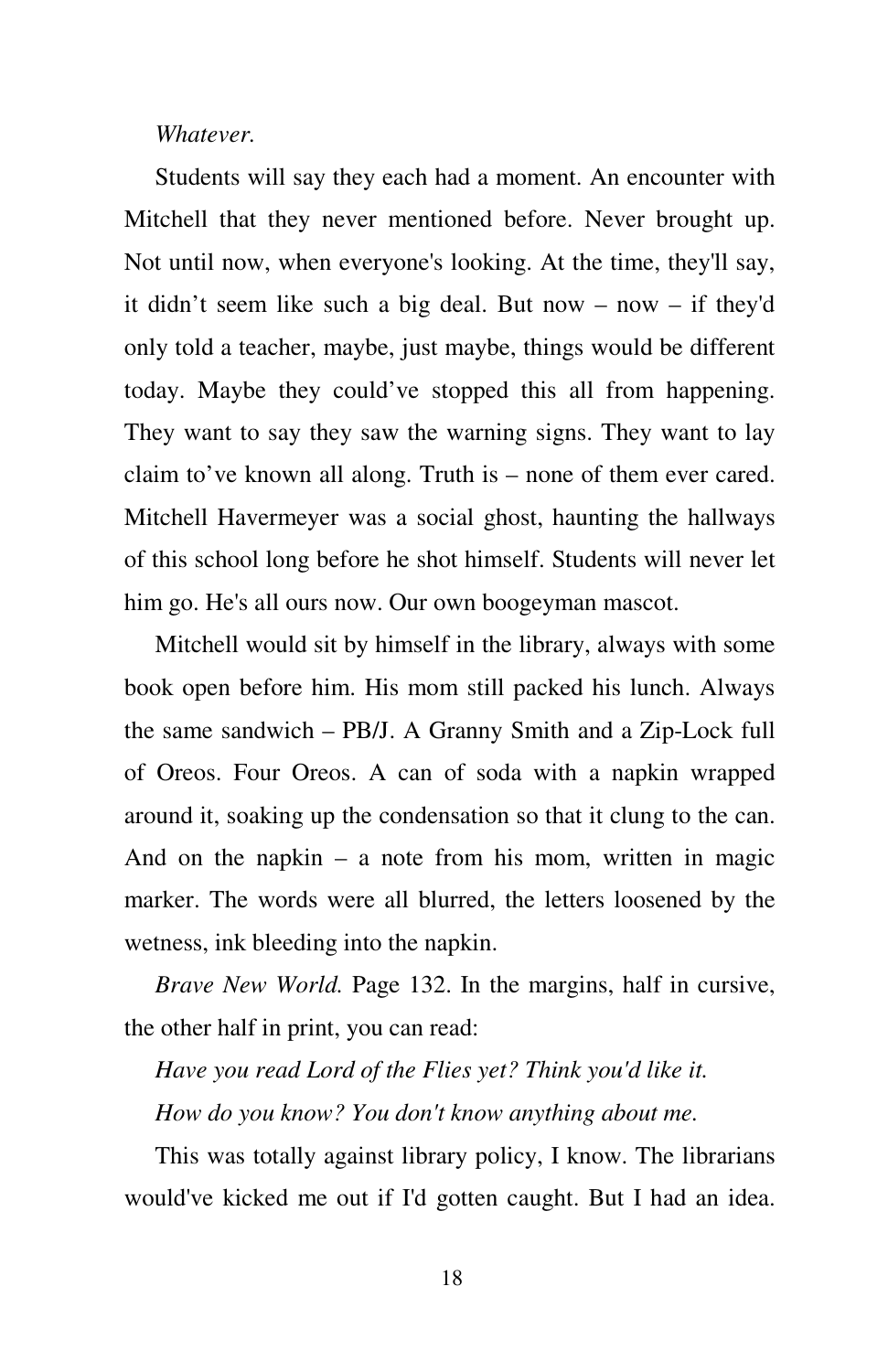Since Mitchell checked out the same books more than once, as soon as he'd return them and I'd have to attend to my requisite scribble rinsing – I'd find his notes in the margins and try responding with some of my own. *Pen-pals.* It'd be fun. It'd all be there, everything we ever wrote – our correspondence tucked away in the pages, where no one would find us. No one would ever know.

 Establishing contact had to begin broad. Had to cast a wide net, responding to four or five of his favorites. It was impossible to tell which book he'd choose to check out next. I had to look at his patterns, trying to determine what he'd want to read all over again.

 *1984* or *The Dharma Bums. Catcher in the Rye* or *I Am Legend*.

First contact was in *On the Road*, page 33: *What's up?*

 Simple. Straightforward. Nothing too complicated. Wrote it right below a bunch of his notes before slipping the books back on the shelves. Didn't sign my name or anything, keeping it anonymous.

Two weeks later, his response: *Who's this?* 

I wrote back: *Did you know Kerouac wrote this book on an endless sheet of paper?* 

Two weeks later: *So what?* 

I wrote back: *He didn't want to waste time switching out sheets, so he fed a whole roll into his typewriter. That way he could just keep writing and writing and never stop. Pretty cool, huh?*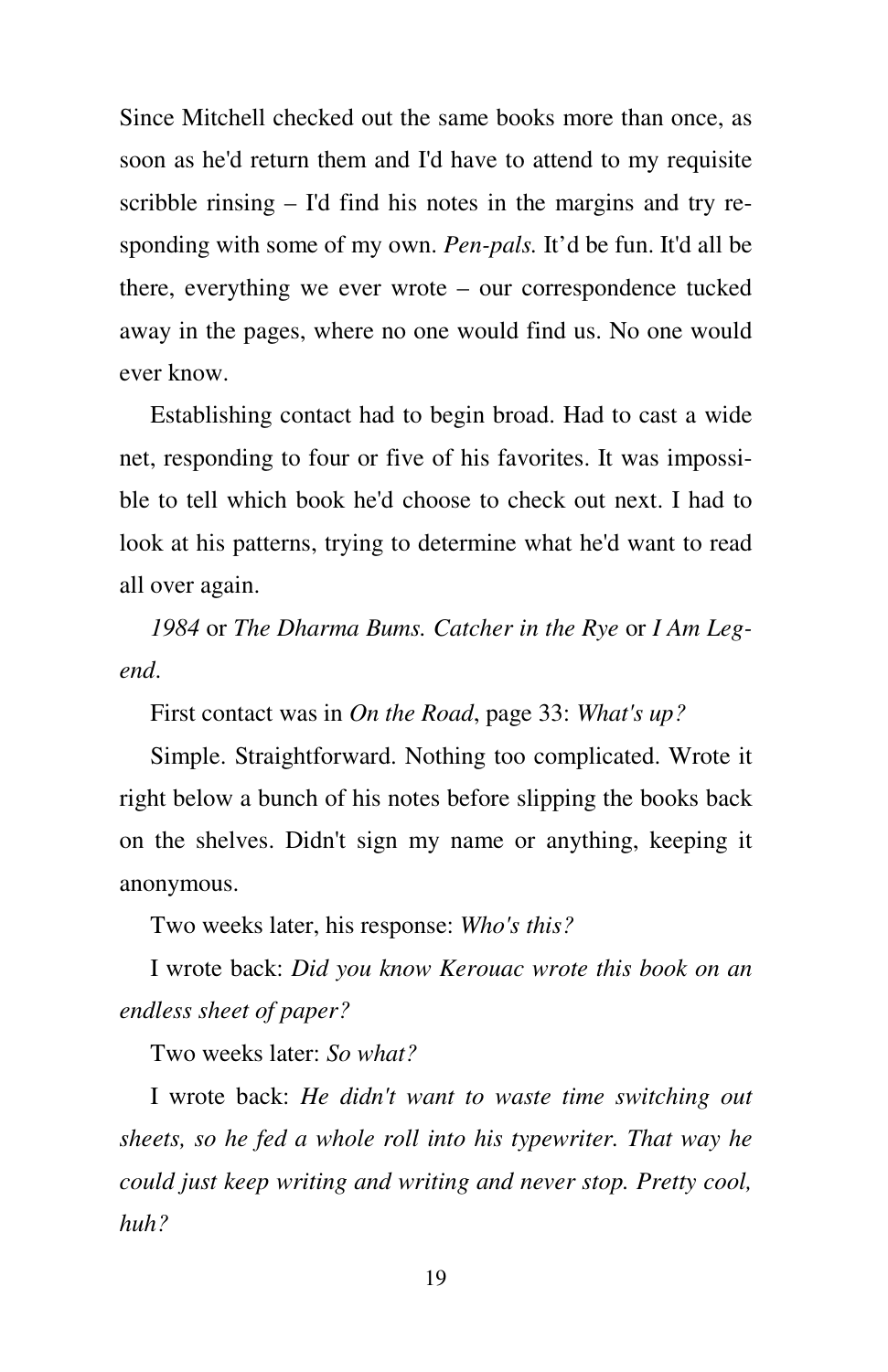## **part three:** *keynote speaker* **Mary Keady,** *forty-two*

 Julie was supposed to deliver this year's commencement speech. She'd agonized over it for weeks. Fretted over every sentence, wanting each word to be perfect. I'd peek my head into her room whenever I'd see her lights still on late at night, finding her fast asleep at her desk. Her cheek resting on what she'd written thus far. Took every bit of willpower I could muster not to read it, peering over her shoulder.

 *You're gonna have to wait until graduation, mom*, she'd say, catching me red-handed. *You'll hear it along with everybody else*.

 Julie always sat in the front of her class, no matter what the subject. Always tried to be as close to the chalkboard as humanly possible. Never wanted another student's head blocking her view.

 She took three bullets – all by herself. The entrance wounds lined up along her chest, like a row of red ribbons, the rosettes bursting through her shirt, as if she'd fallen short from taking home first prize at this year's science fair: *second place second place second place*…

 Graduation was sparse this year. Less in attendance, less parents. Half the families who'd lost their children didn't even show. The Pendletons. The O'Rourkes. The Connors.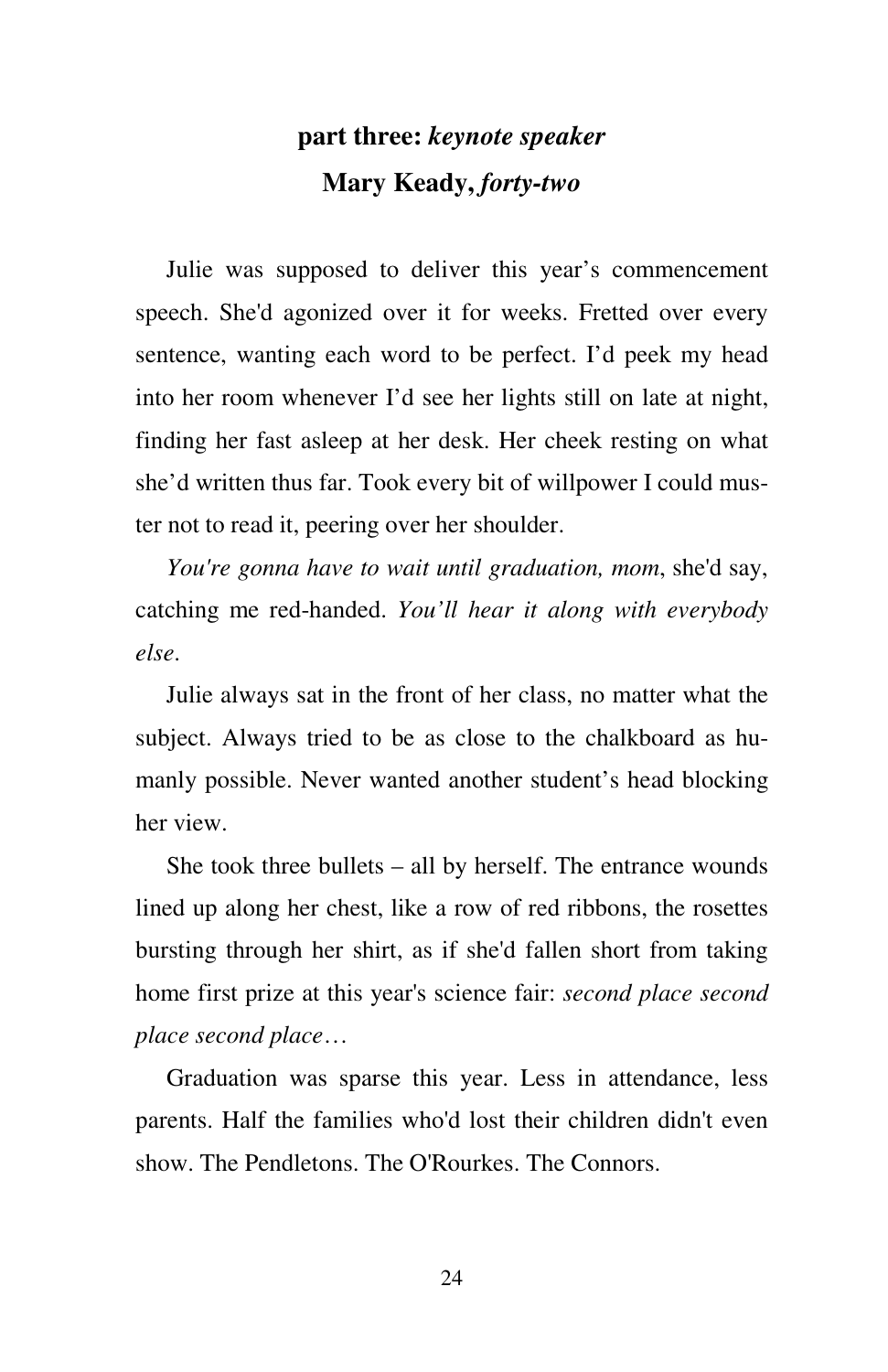I went. My husband had been against going – but I made him attend anyways. I wanted to hear this year's keynote speaker. I wanted someone to make sense of what had happened – and who better, really? I wanted to hear what their advice would be for the future. What words of wisdom they'd dole out to the students who survived.

#### *Aim high. Achieve your dreams. Don't give up*.

 They got our Governor to step in at the last minute. To ease our school's collective pain. He spoke of healing. He spoke of forgiveness. But he didn't speak to me.

 Brought along my camera. Didn't seem right to go to graduation without it. I listened as each student was called up, one at a time. Their names echoed throughout the auditorium, the loudspeakers making them sound hollow. When they finally reached the K's, I pulled out my camera, ready to snap off a shot, listening to the assistant principal run through Kagan, Kagebeck, Kahn.

*Julie Keady.* She'll rise up from the mass of gowns and tassels, taking the stage.

 *Julie Keady*. She'll step up to the principal and shake his hand, receiving her diploma with the other.

 *Julie Keady*. She'll turn towards the audience, facing every parent sitting in that auditorium. Waving her certificate in the air. And I will be right there, clicking off the picture. Saving that moment forever.

*Julie...* 

25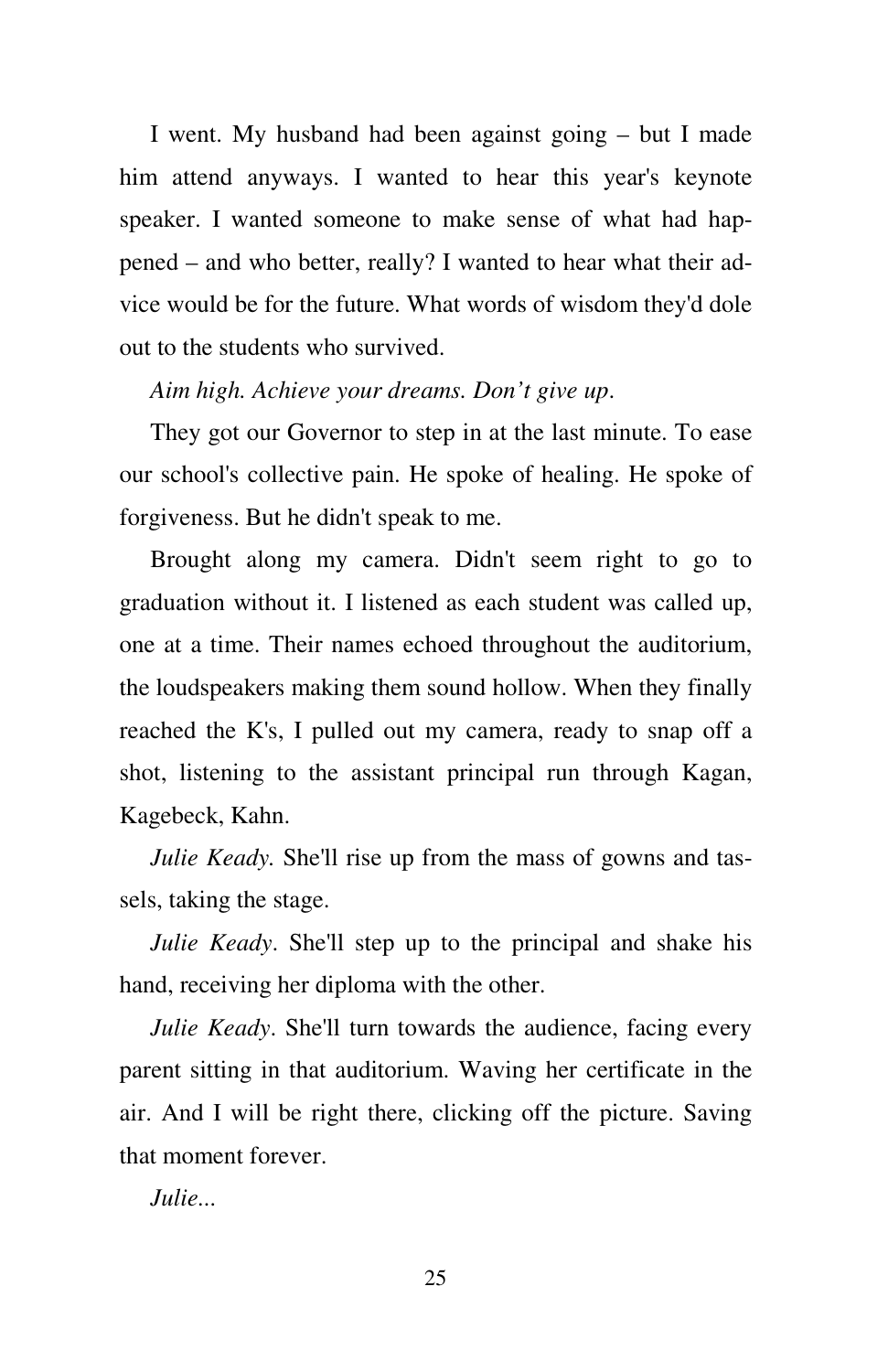They skipped over her name. Hopped right onto Anne Kellaway and just kept on going. Lancaster. Lassiter. Lee. I listened to her slip farther and farther away from me. Manuella. Matthews. Ming. Why wouldn't they let her graduate?

 I'd been weeding our garden when the phone rang. I figured the answering machine would pick it up, so I didn't budge. Just kept on digging. But as soon as the machine would click on, the person on the other end would hang up and call back. Had to've been a salesman soliciting for something. *Are you happy with your current phone service provider?* Who else would keep calling like that? Over and over again. You'd think they'd leave a message if it was so important. Here I am – on my hands and knees. All covered in dirt. Certainly wasn't about to track mud all over the kitchen floor just to answer the phone.

 That's why I was the last parent to the hospital. Bill had beaten me to it. The police had called him from work. He'd already identified Julie's body by the time I got there, sitting amongst all the other parents in the waiting room. No need to identify her again.

 But the police weren't going to let me see. They told me I was too late. If I wanted to see Julie for myself, I'd have to wait.

#### *Wait for what?* I asked. *What else is there?*

 We buried her the day after graduation. More parents showed up to the memorial service than our own kids' commencement, forced to swap ceremonies at the last moment. For